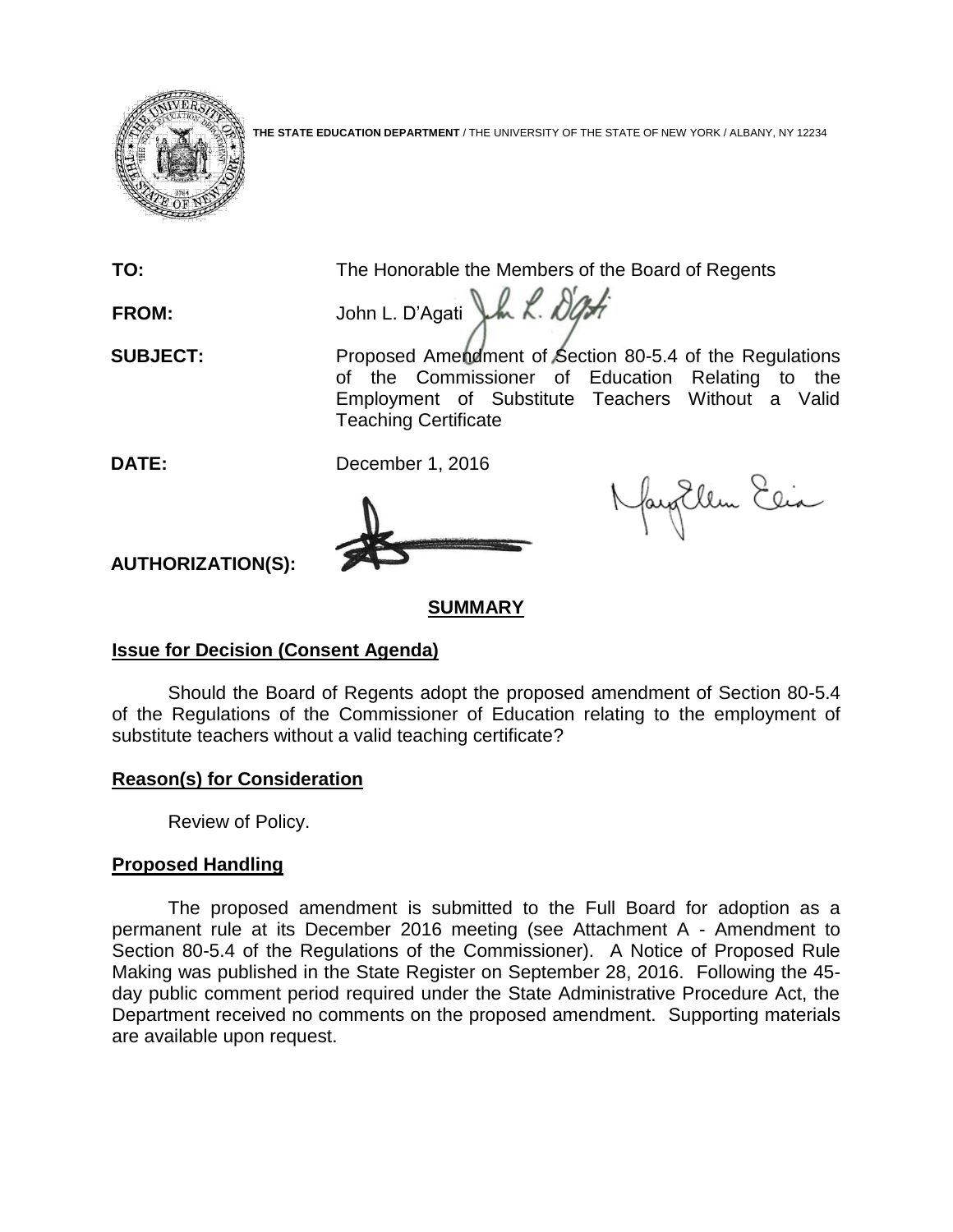## **Background Information**

At its April 2016 meeting, the Board of Regents discussed amendments to §80- 5.4 of the Commissioner's Regulations relating to substitute teachers. Based on feedback from the field, it appeared that several school districts were having difficulty finding certified teachers to serve as substitute teachers in their districts because, at that time, Section 80-5.4 of the Commissioner's Regulations only authorized school districts to hire one of the following categories of individuals to serve as substitute teachers:

- 1. individuals with a valid teaching certificate who can work for an unlimited number of days in any capacity unless employed more than on an itinerant basis in which case they must be employed in their certification area;
- 2. individuals without a valid certificate, but who are working towards certification (taking college coursework) of a rate of not less than six semester hours per year. Service may be rendered in any capacity. If employed more than on an itinerant basis, such employee must be employed in the area they are seeking certification; or
- 3. individuals who are not certified or pursuing certification, however, these individuals were limited to work in a school district for 40 days during a school year.

In many instances, the substitute teachers in category #3 were recognized by the teachers in the district for their competency in the classroom and their ability to effectively cover the curriculum. Upon reaching the 40 day limit, however, the district was forced to find a replacement substitute teacher who may not have the same expertise and familiarity with the classroom and curriculum as the former substitute teacher demonstrated.

In order to address this issue, at its July 2016 meeting, the Board of Regents adopted an amendment to Section 80-5.4 that would allow a district or board of cooperative educational services (BOCES) to employ an individual without a valid teaching certificate as a substitute teacher beyond the 40 day limit, for up to an additional 50 days (90 days total) in limited circumstances where the district superintendent (for districts that are a BOCES or a component district of a BOCES) or the superintendent (for districts that are not a component district of a BOCES) certifies that the district or BOCES, as applicable, has conducted a good faith recruitment search and there are no available certified teachers that can perform the duties of such position. In rare circumstances, a district or BOCES may hire a substitute teacher beyond the 90 days if a district superintendent or superintendent attests that a good faith recruitment search has been conducted and that there are still no available certified teachers who can perform the duties of such positon and that a particular substitute teacher is needed to work with a specific class or group of students until the end of the school year.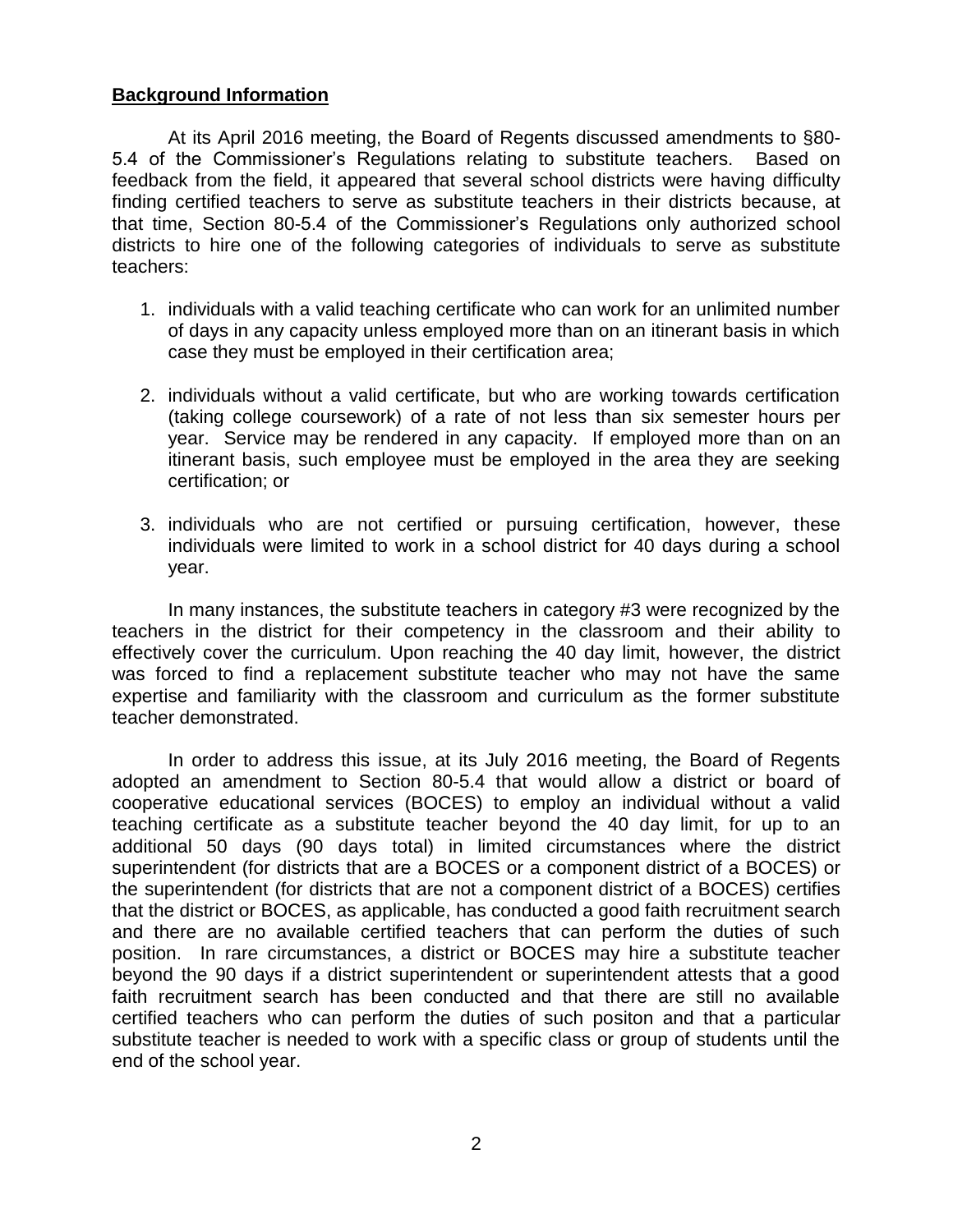Additionally, the amendment included a provision to extend the reporting requirements in Section 80-5.4(e) of the Commissioner's Regulations to require school districts and BOCES to report the number of substitute teachers without a valid certificate that were authorized to work over the 40 day limit and the number authorized to work over the 90 day limit in the limited circumstances described above and provide the required certifications to the Department.

These regulations were adopted by the Board of Regents at its July 2016 meeting. In response to requests by members of the Board who raised the concern that the proposed amendment allows uncertified teachers to remain in substitute teacher positions for a lengthened period of time, the Board requested that the Department amend these regulations and create a "sunset provision" at its September 2016 meeting. As a result, while the current regulation allows uncertified teachers to work up to 90 days as a substitute teacher, the proposed amendment sunsets this provision after two years - June 30, 2018.

### **Related Regents Items**

April 2016<https://www.regents.nysed.gov/common/regents/files/416hed1.pdf>

July 2016<https://www.regents.nysed.gov/common/regents/files/716hea1.pdf>

September 2016 http://www.regents.nysed.gov/common/regents/files/916hed1.pdf

### **Recommendation**

Not applicable.

### **Timetable for Implementation**

If adopted at the December meeting, the proposed amendment will become effective on December 28, 2016.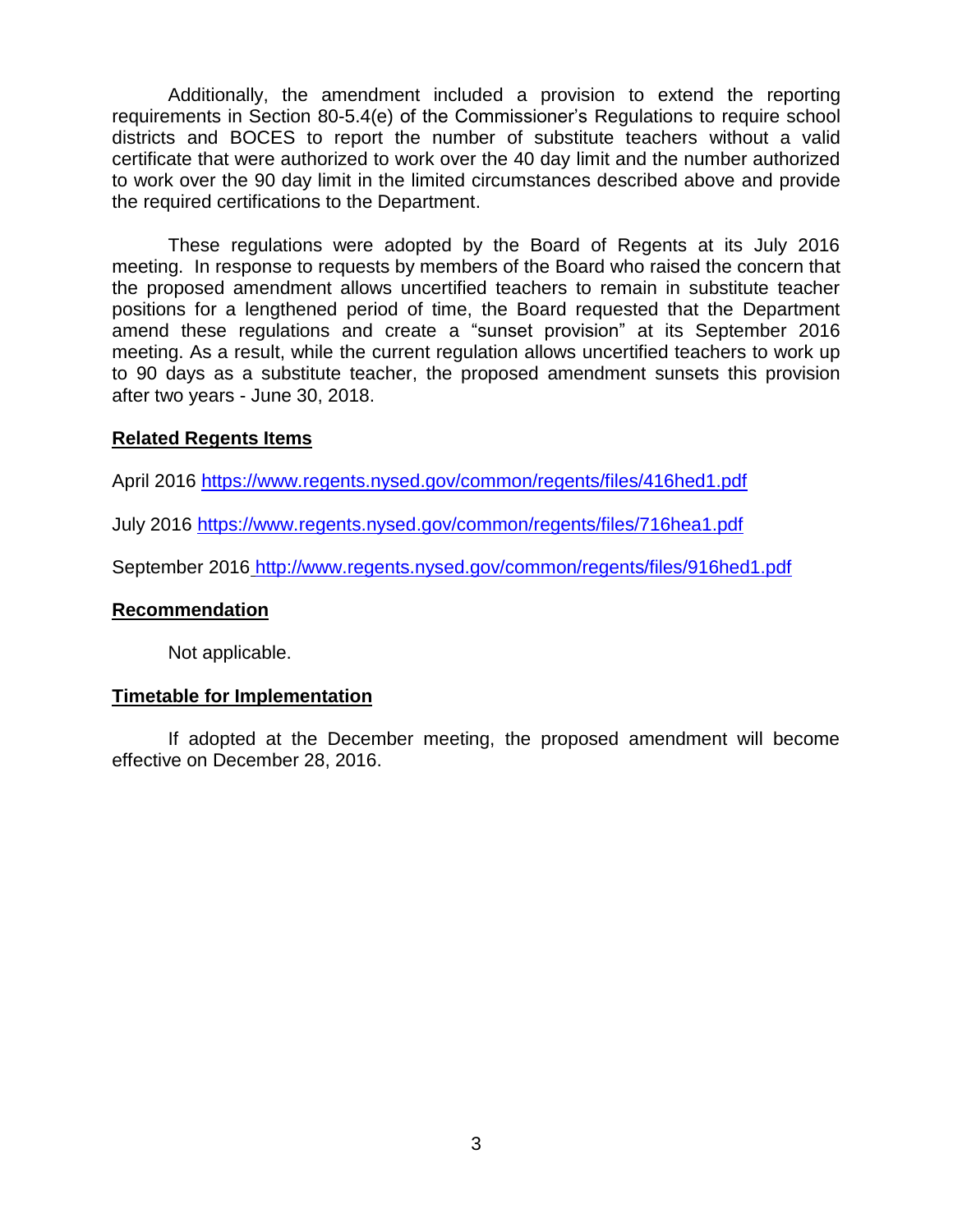AMENDMENT TO THE REGULATIONS OF THE COMMISSIONER OF EDUCATION Pursuant to Education Law sections 101, 207, 210, 305, 3001, 3004, and 3009.

Paragraph (3) of subdivision (c) and subdivision (d) of section 80-5.4 of the Regulations of the Commissioner of Education are amended, effective December 28, 2016 to read as follows:

(3) Substitutes without a valid certificate and who are not working towards certification.

(i) [Service] Except as otherwise provided in subparagraph (ii) of this paragraph, service may be rendered for no more than 40 days by a school district or board of cooperative educational services in a school year. [Provided, however, that in]

(ii) In extreme circumstances where there is an urgent need for a substitute teacher and the district has undertaken a good faith recruitment search for a properly certified candidate, and determined that there are no available certified teachers to perform the duties of such position, a substitute teacher, without a valid teaching certificate and who is not working towards certification, may be employed by the school district or board of cooperative educational services beyond the 40-day limit, for up to an additional 50 days (90 days total in a school year), if the district superintendent (for districts that are a component district of a board of cooperative educational services and boards of cooperative educational services) or the superintendent (for school districts that are not a component district of a board of cooperative educational services) certifies that the district or board of cooperative educational services, as applicable, has conducted a good faith recruitment search and there are no available certified teachers that can perform the duties of such position. In rare circumstances, a district or

4